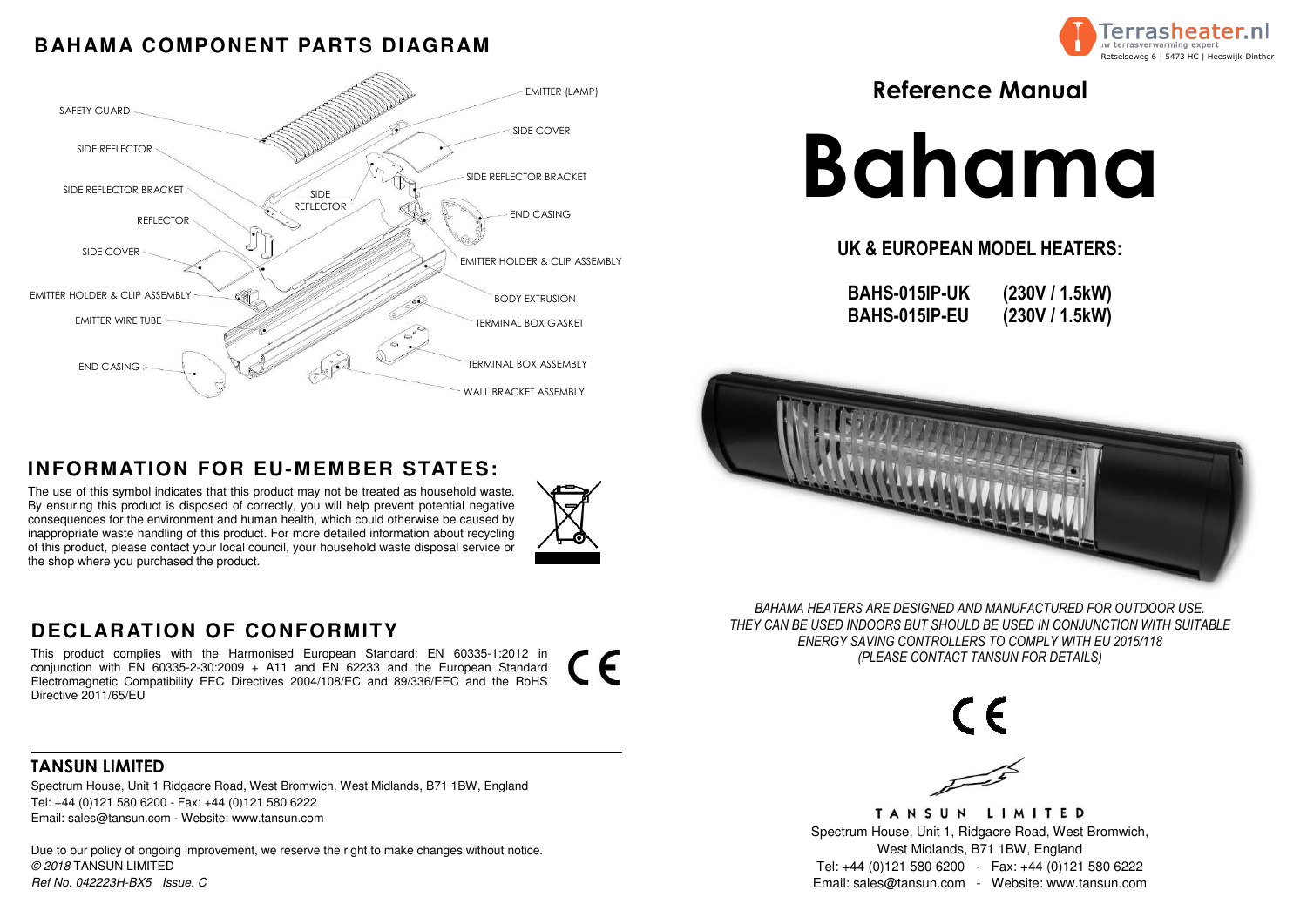### **CAUTION**

When using Tansun electrical heaters, basic precautions should always be followed to reduce the risk of fire, electric shock, and injury to persons, including the following:

### **Read all instructions before using this heater.**

•Before using this appliance:

> - Check that the voltage indicated on the type plate corresponds to the mains supply voltage.

> - Ensure that the heater has been securely fastened in its final mounting position.

- •Do not locate the heater immediately below a socket outlet.
- • This appliance can be used by children aged from 8 years and above and persons with reduced physical, sensory or mental capabilities or lack of experience and knowledge if they have been given supervision or instruction concerning use of the appliance in a safe way and understand the hazards involved. Children shall not play with the appliance. Cleaning and user maintenance shall not be made by children without supervision.
- • Children of less than 3 years should be kept away unless continuallysupervised.
- • Children aged from 3 years and less than 8 years shall only switch on/off the appliance provided that it has been placed or installed in its intended normal operating position and they have been given supervision or instruction concerning use of the appliance in a safe way and understand the hazards involved. Children aged from 3 years and less than 8 years shall not plug in, regulate and clean the appliance or perform user maintenance.
- • **CAUTION - Some parts of the product can become very hot and cause burns. Particular attention has been given where children and vulnerable people are present.**
- • Remove the plug from the mains socket (or disconnect pole switch) during installation, cleaning and/or replacing the emitter/lamp and always ensure that the emitter/lamp is cool.
- • The heater is designed for outdoor use. Only install indoors in conjunction with a suitable energy saving controller. Please contact Tansun for a controller for this application.





**8**. Where the emitter wires are fed through the gasket into the terminal box (Fig. H), gently pull the emitter wires through the body of the heater so the wires exit the terminal box.

**9**. At the opposite end of the emitter, the wire will be clearly visible in the emitter wire tube so gently pull the wire (Fig. J) out of the tube until it is free.

**10**. One at a time pull the spring clips back in the direction shown in Fig. K and lift up the ceramic caps of theemitter to remove it from the heater.

**11**. The emitter should now be removed from the heater. Refit the new emitter in reverse order ensuring the ceramic caps are correctly seated in the emitter holders, no wires are trapped and all screws are fully tightened.



Fig. H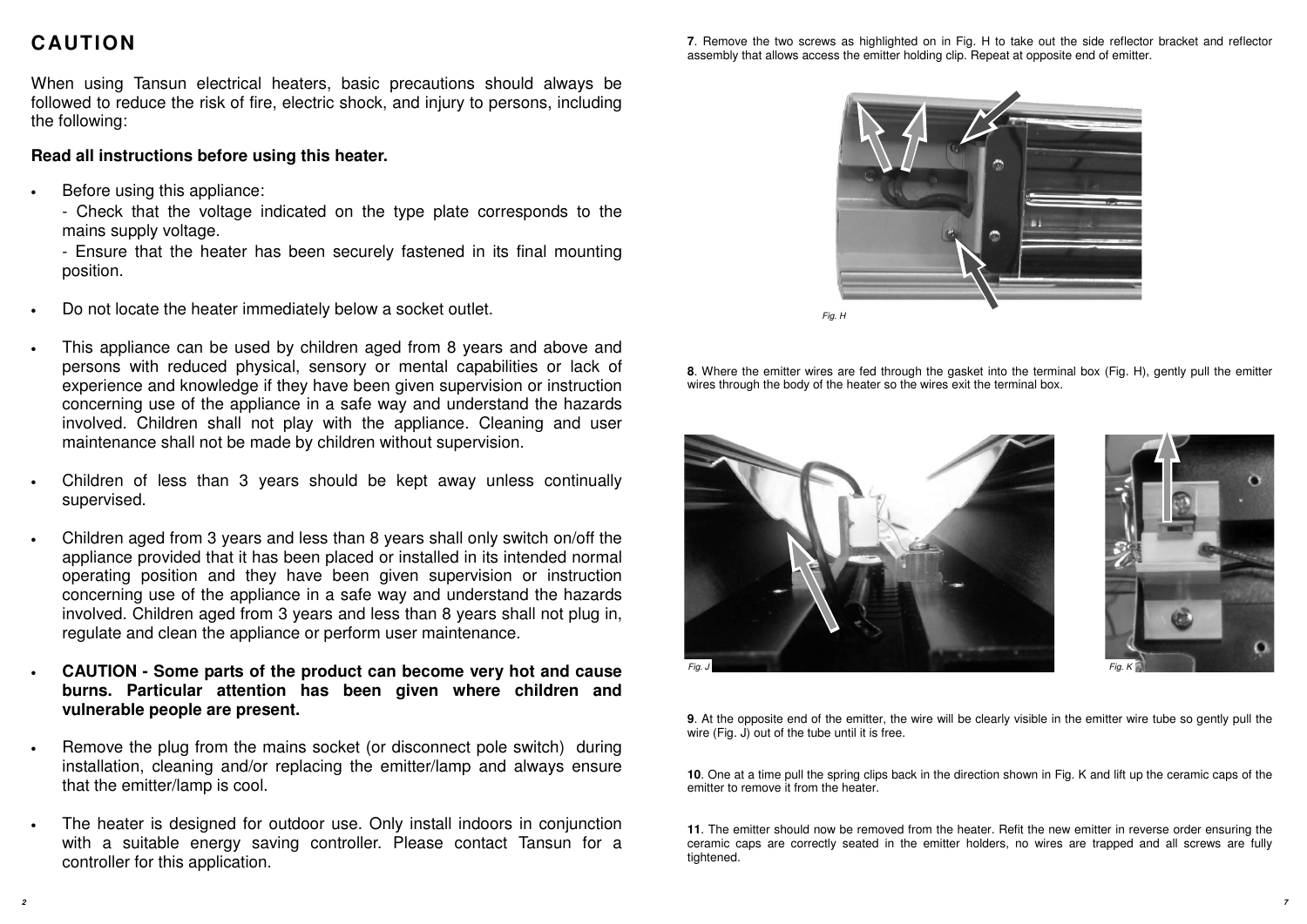**4**. Disconnect the emitter from the connector blocks by unscrewing the screws highlighted above in Fig. E.

**5**. Unscrew the four screws (see Fig. F) from the end casing and remove from the heater body. Repeat at opposite end.

**6**. Slide out the side covers from both ends and slide out the guard from either end as shown in Fig. G.

### **REPLACING THE EMITTER (LAMP)**

**If you are in any doubt about following the procedure below, please contact us for technical assistance. The mains power should be disconnected before any attempts are made to replace the emitter. The following should be carried out with compliance to the latest electrical regulations. Please read the notes on the previous page with regards to handling and buying a replacement emitter before proceeding. We also recommend you read through the procedure and refer to the parts diagram on the back page of this manual before commencing work.** 

**1**. Ensure the heater and emitter are cool and the power supply is disconnected by removing the plug from the socket outlet.

**2**. Providing there is reasonable access and you are standing on a safe and stable platform, the emitter can be replaced with the heater still mounted. Otherwise, remove the heater from its mounting and work on a safe, flat surface.

**3**. Remove the screws from the terminal box (Fig. D) and lift off the cover.

**6** 









Do not use an extension cord with this product because the extension cord

Keep the mains supply cord away from the body of the heater which will get

- •may overheat and cause a risk of fire.
- •hot during use.
- •Arrange the mains supply cord so it cannot be tripped over or damaged.
- •Do not cover or obstruct the heater while it is in use.
- •Do not insert any object through any slot or opening in the heater.
- •Do not use if a guard is not present.
- •Do not install less than the minimum mounting distance from the floor.
- •constant supervision is provided.
- •Do not touch the heater when it is turned on, as the body gets hot.
- •container.
- •flammable liquids are used or stored.
- •

 **WARNING:** This heater should only be installed with an energy saving device to control the room temperature and operated by users capable of using the device. Do not use this heater in small rooms when they are occupied by persons not capable of leaving the room on their own, unless

 Do not use the heater in a bathroom, laundry areas and similar locations. Never locate the heater where it may fall into a bathtub or other water

A heater has hot parts inside. Do not use it in areas where petrol, paint, or

WARNING: This appliance must be connected to a supply that is earthed!  $\textcircled{1}$ 

# $\left(-\frac{1.8 \text{m}}{(6 \text{ ft})}\right)$

### **IMPORTANT - S AVE THESE INSTRUCTIONS FOR FUTURE REFERENCE**

## **RISK OF FIRE**

Keep combustible materials such as furniture, papers, clothes and curtains at least 1.8m (6 feet) from the front of the heater and away from the sides and rear. If the heater is to be used outside, we recommend that a waterproof or indoor socket outlet is used.